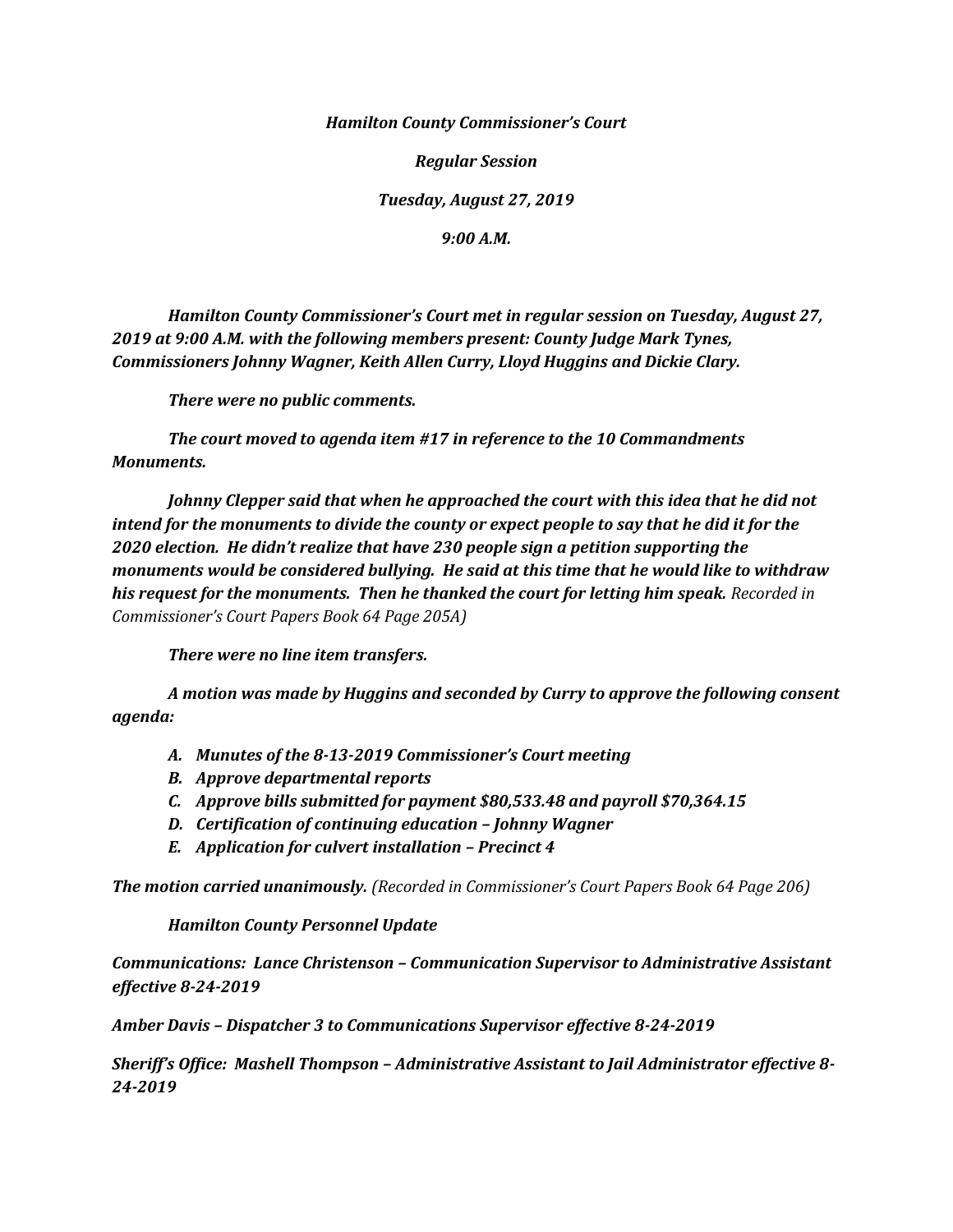*Jail: John Rathburn – Terminated – Effective 8-15-2019*

*Precinct 4: Doug Mitchell – Retired effective 8-23-2019 (Recorded in Commissioner's Court Papers Book 64 Page 240)*

*There were no Hamilton County facilities update.*

*A motion was made by Clary and seconded by Huggins to approve the bond for Hamilton County Assistant Auditor Valerie Massingill. The motion carried unanimously. (Recorded in Commissioner's Court Papers Book 64 Page 241)*

*A motion was made by Wagner and seconded by Clary to implement a burn ban effective August 30, 2019. The motion carried unanimously. (Recorded in Commissioner's Court Papers Book 64 Page 249)*

*Hamilton County Treasurer Shawna Dyer gave the June and July Treasurer's Report. She stated for the month of June the total cash on hand \$1,562,606.76 and the total investments were \$2,397,480.16. For the month of July total cash on hand was \$1,247,999.31 and the total investments were \$2,408,667.96. (Recorded in Commissioner's Court Papers Book 64 Page 254)*

*Dyer also gave the investment report. She stated that the county's total invested was \$3,304,557.00 the total interest paid for this quarter was \$25,089.00. (Recorded in Commissioner's Court Papers Book 64 Page 262)*

*The court then began talking on the longevity policy and rules pertaining to retirees. Huggins presented the court a proposal to "Vest" in Longevity Pay Program for long service employees. No decision was made at this time. (Recorded in Commissioner's Court Papers Book 64 Page 263)*

*Tynes submitted a copy of the Rules of Procedure, Conduct and Decorum at meetings of the Hamilton County Commissioner's Court in order for there to be a signed copy in the minutes. (Recorded in Commissioner's Court Papers Book 64 Page 265)*

*Tynes also let the court know that Sheriff's Office Civil Process fees had been reported to the state. (Recorded in Commissioner's Court Papers Book 64 Page 269)*

*The court then went into a budget workshop and spoke on things like delinquent taxes, county court cost (for attorney services for mental health), janitorial, Sheriff's Office internet hot spots for new equipment and juvenile contingency.* 

*Tynes also wanted the court to know that the annex elevator is not in good shape and there are still things that need to be fixed at the historical museum. We do not have any budgeted for either of these items.*

*Tynes did aske the court if there was anything else to speak on about the budget. Everybody seemed to be happy where it stands.*